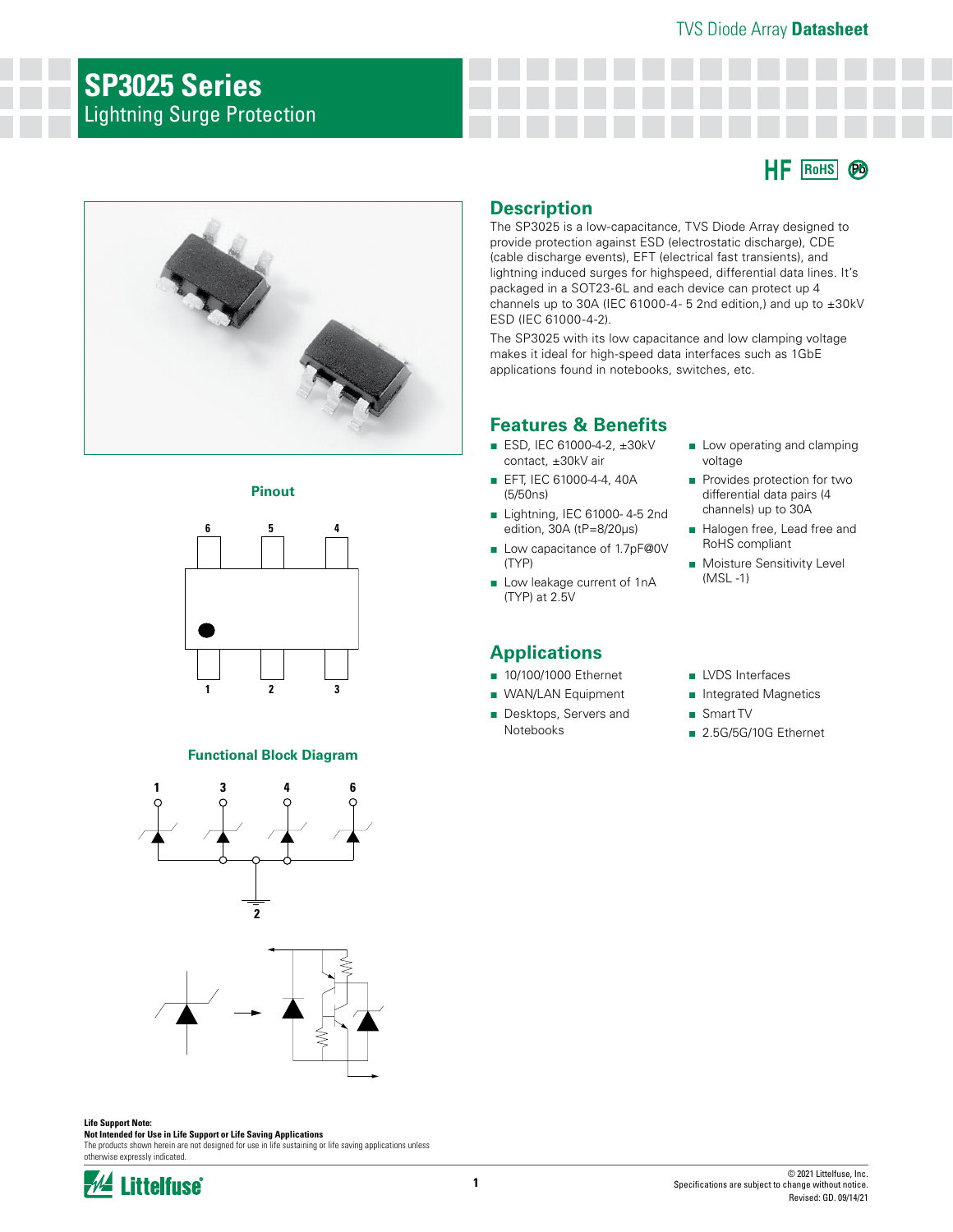#### **Absolute Maximum Ratings**

| Symbol      | <b>Parameter</b>                    | Value        | <b>Units</b> |
|-------------|-------------------------------------|--------------|--------------|
| 'PP         | Peak Current $(t_{n} = 8/20 \mu s)$ | 30           |              |
| $\bigcap$   | <b>Operating Temperature</b>        | -40 to 125   |              |
| <b>STOR</b> | Storage Temperature                 | $-55$ to 150 |              |

Caution: Stresses above those listed in "Absolute Maximum Ratings" may cause permanent damage to the component. This is a stress only rating and operation of the component at these or any other conditions above those indicated in the operational sections of this specification is not implied.

#### **Electrical Characteristics** (T<sub>OP</sub>=25°C)

| <b>Parameter</b>                     | Symbol                                    | <b>Test Conditions</b>                    | <b>Min</b> | <b>Typ</b> | <b>Max</b> | <b>Units</b> |
|--------------------------------------|-------------------------------------------|-------------------------------------------|------------|------------|------------|--------------|
| Reverse Standoff Voltage             | $V_{RWM}$                                 | $I_p = 1 \mu A$                           |            |            | 2.5        | V            |
| Breakdown Voltage                    | $V_{\rm BR}$                              | $I_n = 1mA$                               | 5.5        | 7.0        |            |              |
| Reverse Leakage Current              | $\mathsf{F}_{\mathsf{H}}$                 | $V_{p} = 2.5V$                            |            |            | 100        | nA           |
| Holding Voltage                      | $V_{HOLD}$                                | I/O to GND                                |            | 1.6        |            |              |
| Clamp Voltage <sup>1</sup>           | $V_c$                                     | $I_{\rm pp}$ =30A, t <sub>n</sub> =8/20µs |            | 9          | 11         | $\vee$       |
| Dynamic Resistance <sup>2</sup>      | $R_{DYN}$                                 | TLP, $t_{\text{e}} = 100 \text{ns}$       |            | 0.14       |            | Ω            |
| ESD Withstand Voltage <sup>1,3</sup> | $V_{ESD}$                                 | IEC 61000-4-2 (Contact Discharge)         | ±30        |            |            | kV           |
|                                      |                                           | IEC 61000-4-2 (Air Discharge)             | ±30        |            |            | kV           |
| Diode Capacitance <sup>1</sup>       | $C_{\text{IVO-GND}}$                      | Reverse Bias=0V, f=1MHz                   |            | 1.7        | 2.5        |              |
|                                      | $\mathsf{C}_{_{\mathsf{IVO}\text{-IVO}}}$ |                                           |            | 0.8        | 1.2        | рF           |

**Notes:**

1. Parameter is guaranteed by design and/or component characterization.<br>2. Transmission Line Pulse (TLP) test setting : Std.TDR(500),tp=100ns, tr=0.2ns ITLP and VTLP averaging window: start t1=70ns to end t2=90ns<br>3. Device



#### **8/20μs Pulse Waveform Capacitance vs. Reverse Bias**

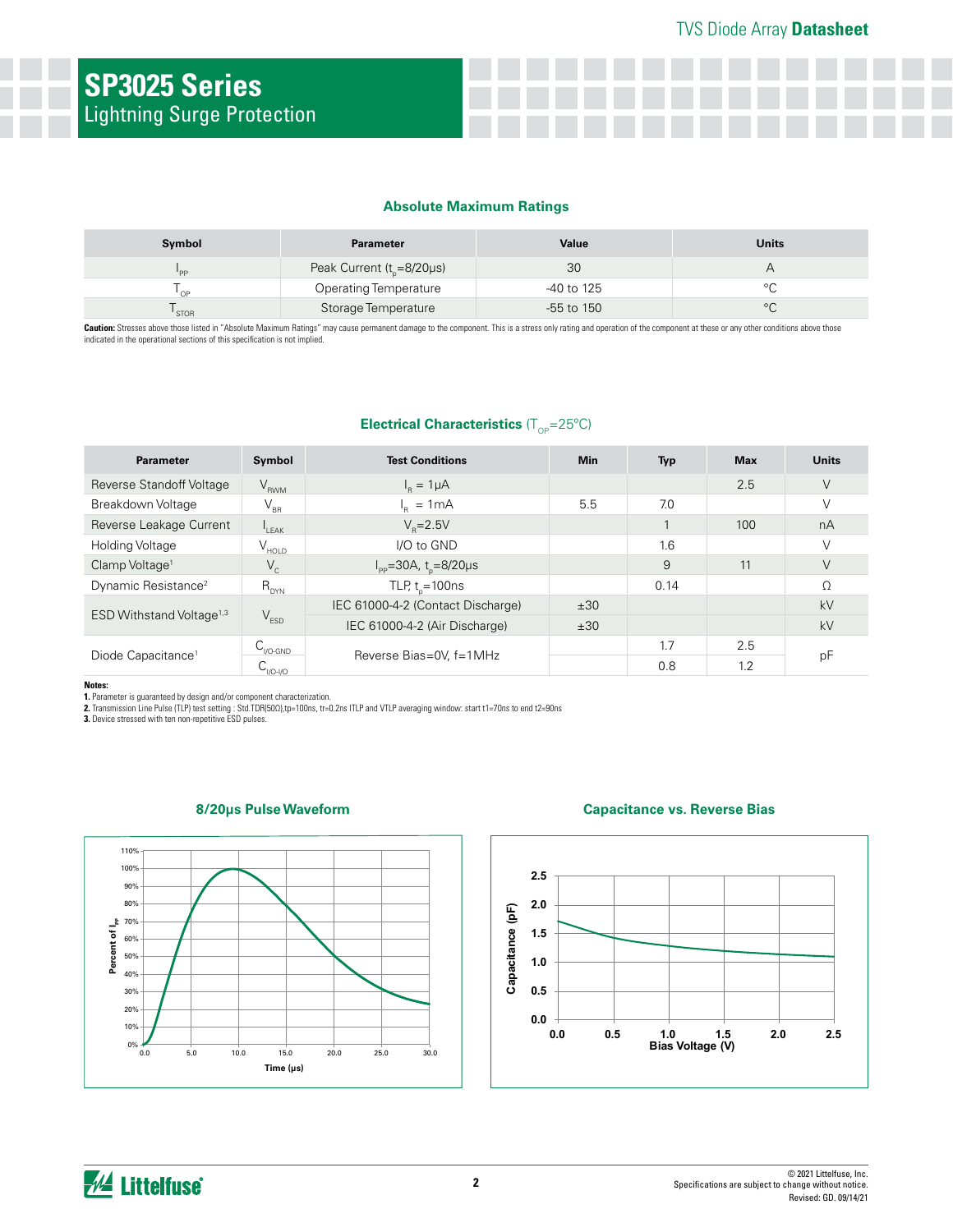

#### **Positive Transmission Line Pulsing (TLP) Plot**

#### **Negative Transmission Line Pulsing (TLP) Plot**



#### **Clamping Voltage vs. Peak Pulse Current**



#### **IEC 61000-4-2 +8kV Contact ESD Clamping Voltage IEC 61000-4-2 -8kV Contact ESD Clamping Voltage**



# 20.by<sup>8</sup> 003 **BOV**  $\frac{m}{\sigma}$

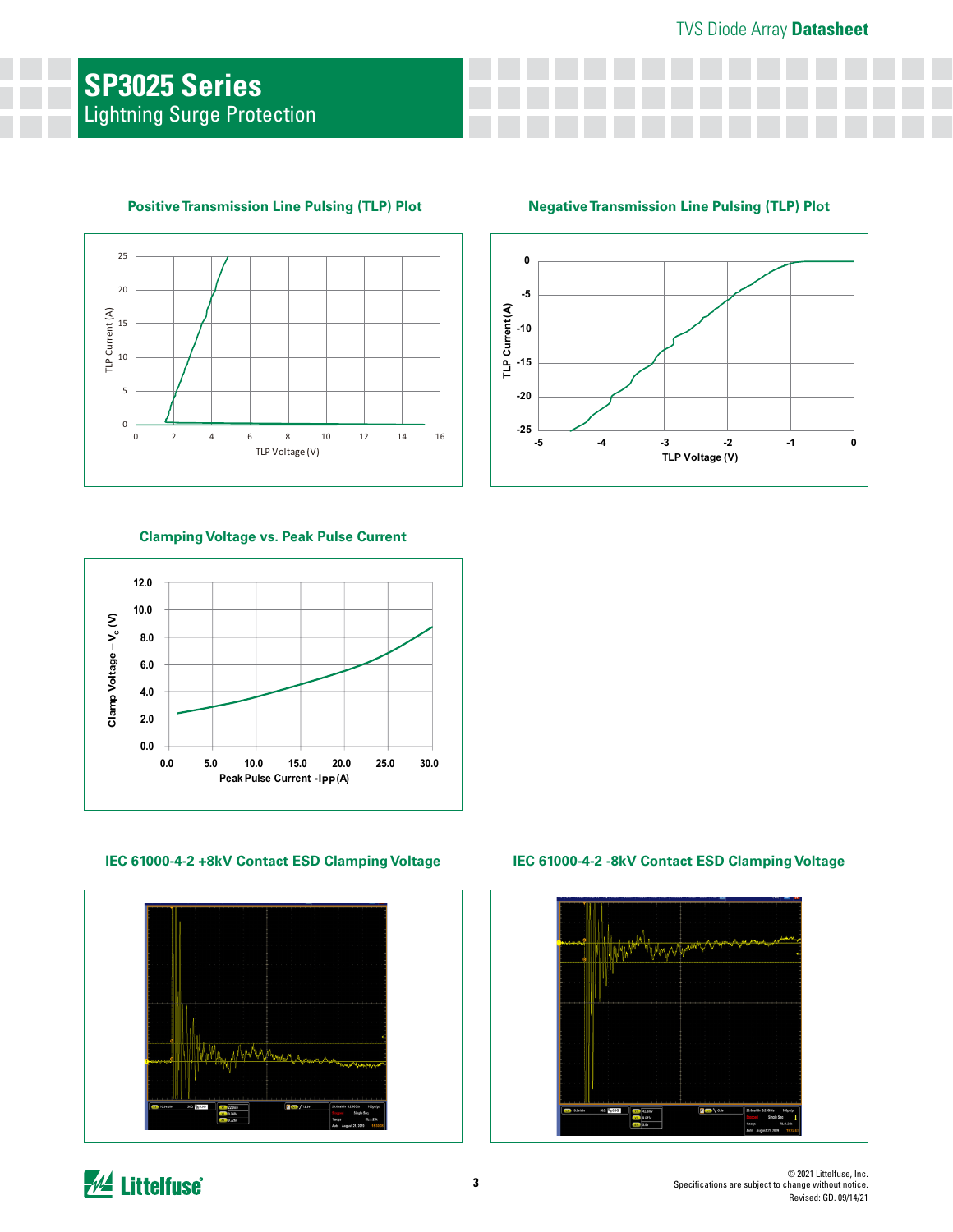#### TVS Diode Array **Datasheet**

# **SP3025 Series** Lightning Surge Protection

|  | <b>Soldering Parameters</b> |
|--|-----------------------------|
|  |                             |

| <b>Reflow Condition</b>                              | Pb - Free assembly                   |                    |  |  |
|------------------------------------------------------|--------------------------------------|--------------------|--|--|
| <b>Pre Heat</b>                                      | - Temperature Min $(T_{s(min)})$     | $150^{\circ}$ C    |  |  |
|                                                      | - Temperature Max $(T_{\text{sum}})$ | $200^{\circ}$ C    |  |  |
|                                                      | - Time (min to max) $(t_*)$          | $60 - 120$ secs    |  |  |
| Average ramp up rate (Liquidus) Temp (T,) to<br>peak |                                      | 3°C/second max     |  |  |
| $T_{\rm s(max)}$ to $T_{\rm L}$ - Ramp-up Rate       |                                      | 3°C/second max     |  |  |
| <b>Reflow</b>                                        | - Temperature (T,) (Liquidus)        | $217^{\circ}$ C    |  |  |
|                                                      | - Temperature (t)                    | $60 - 150$ seconds |  |  |
| Peak Temperature (T <sub>n</sub> )                   |                                      | $260^{+0/5}$ °C    |  |  |
| Time within 5°C of actual peak Temperature (t)       |                                      | 30 seconds         |  |  |
| <b>Ramp-down Rate</b>                                |                                      | 6°C/second max     |  |  |
| Time 25°C to peak Temperature (T <sub>a</sub> )      |                                      | 8 minutes Max.     |  |  |
| Do not exceed                                        |                                      | $260^{\circ}$ C    |  |  |
|                                                      |                                      |                    |  |  |



#### **Ordering Information**

| <b>Part Number</b> | Package               | Min. Order Qty. |
|--------------------|-----------------------|-----------------|
| SP3025-04HTG       | SOT <sub>23-6</sub> L | 3000            |

#### **Product Characteristics**

| <b>Lead Plating</b>       | Matte Tin                                                 |
|---------------------------|-----------------------------------------------------------|
| <b>Lead Material</b>      | Copper Alloy                                              |
| <b>Lead Coplanarity</b>   | 0.004 inches (0.102mm)                                    |
| <b>Substrate Material</b> | Silicon                                                   |
| <b>Body Material</b>      | Molded Compound                                           |
| Flammability              | UL Recognized compound meeting<br>flammability rating V-0 |

#### **Part Marking System Part Numbering System**



**AD : Part code D : Assembly code \* : Date code**